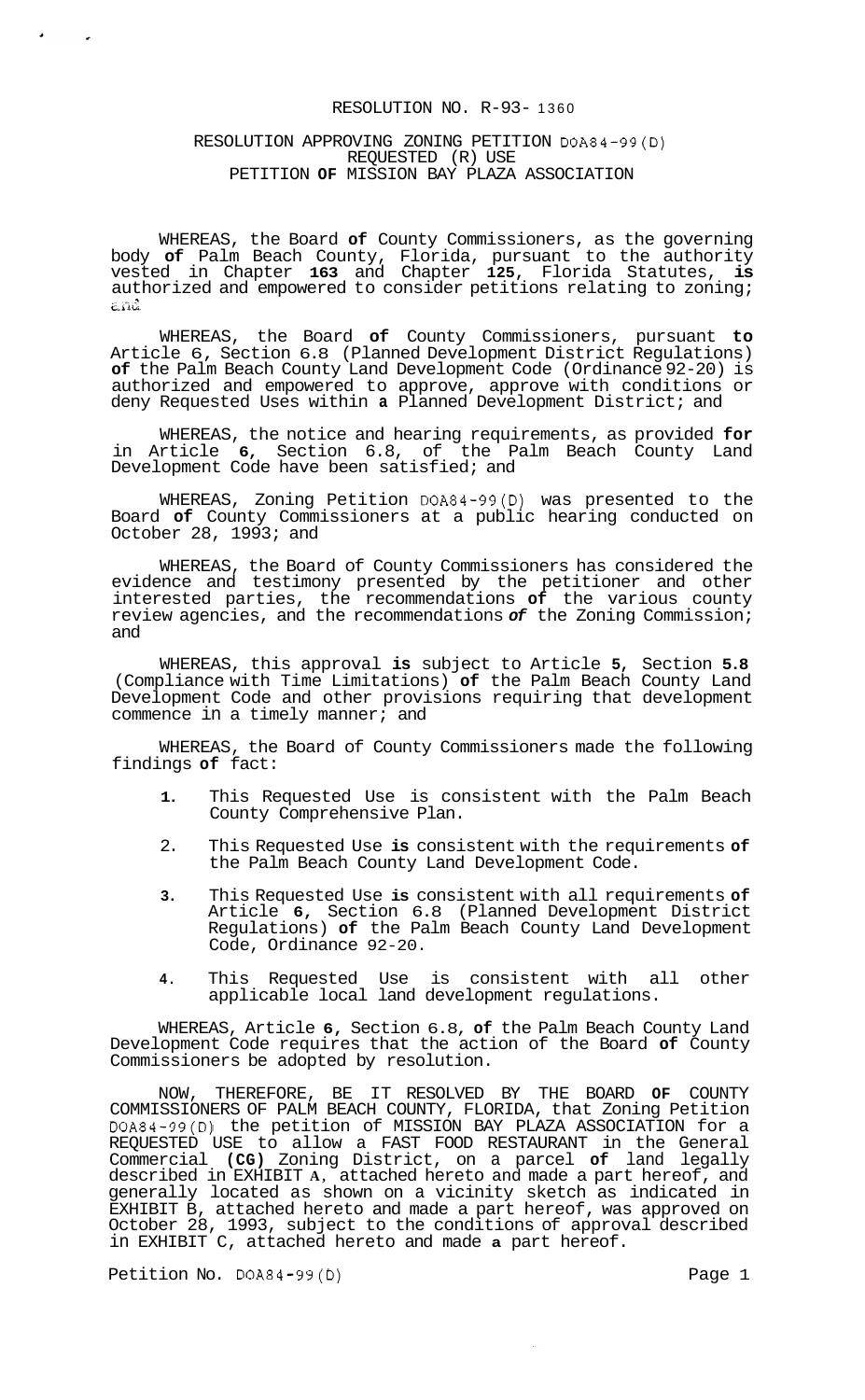Commissioner Marcus moved for **the** approval of the Resolution.

The motion was seconded **by** Commissioner Aaronson and, upon being put **to** a vote, the vote was as follows:

| Mary McCarty, Chair |    | Absent            |
|---------------------|----|-------------------|
| Burt Aaronson       |    | $A \vee e$<br>Aye |
| Ken Foster          |    |                   |
| Maude Ford Lee      |    | Aye               |
| Karen T. Marcus     |    |                   |
| Warren Newell       | -- | $A \vee e$        |
| Carol A. Roberts    |    | Absent            |

The Chair thereupon declared that the resolution was duly passed and adopted this 28th day of October, **1993.** 

APPROVED **AS TO** FORM AND LEGAL SUFFICIENCY

 $\mathbf{q} = \mathbf{q}$ 

 $\sim$   $\sim$ 

PALM BEACH COUNTY, FLORIDA BY ITS **BOARD** OF COUNTY COMMISSIONERS

BY: ATTORNEY COUNTY

**DOROTHY** H. WILKEN, CLERK BY:  $\mathcal{U}$ DEPUTY CLERK COUNT O

 $\rm _{2}^{\prime}$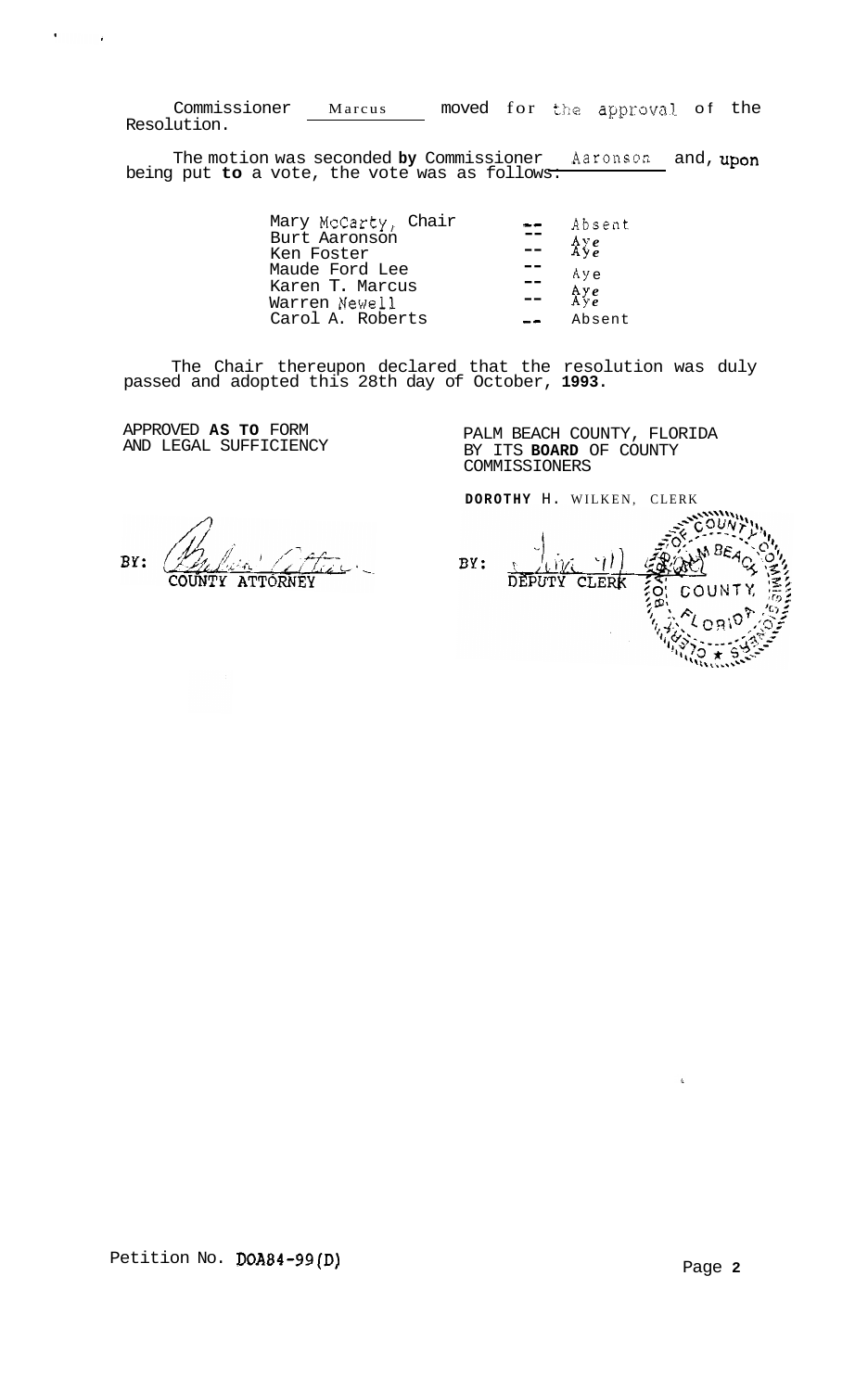## **EXXIBIT A**

#### **(legal description)**

- . . ....

# . DESCRIPTION: PX' ' **:L NO.** 1 ,.

Tracts **A** and **B** *Hission* Bay Plaza according to the **plat** thereof, ...<br>recorded in Plat Book 49, Pages 160-162, as amended by surveyor's ... affidavit zecorded in Official Record Book 4465; Page 1514, public Records of Palm Beach County, Florida.

Also, ali of the lands which constitute a portion of the 30 foot also, all of the lands which constitute a portion of the 50 foot<br>Right- of-way as shown **on** the Florida Fruit Lands Company's<br>gubdivision **NO. 2 of** Section 13, Township 47 South, Range 41 East, which was abandoned per Resolution No. R-84-1932 adopted **by the Board of.** County **Commissioners of Palm** Beach County **as**  recorded **in** .Book. 4438, Pages 1770-1773, of the Official Records \* **of** Palm Beach County, Florida, and being more particularly described as follows:

Commencing. at the most Northerly Nor.theast corner of Tract A the plat of Mission Bay Plaza, as recorded in Plat Book 49, Pages<br>160-162, Public Records of Palm Beach County, Florida, thence<br>South 00°51'43" East, a distance of 560.64 feet, thence South 0l006'.O6'' West, a distance of 36.68 feet to the POINT *OF*  BEGINNING, the last two **courses being** coincident with the East<br>Boundary of Tract **A** of said Mission Bay Plaza, thence continue .<br>South.01°06'06" .West, a distance of 30.01 feet, thence South 89°47'02" West, **a** distance of 1062.72 feet to the West boundary of'.said Mission Bay Plaza, thence along said West boundary North 12°51'43" West, a dist,ance of **30.75** feet, thence North. 89°47'02" East a distance of 1070.15, feet to the POINT OF BEGINNING.

Also, together with the following **described parcel No. 2 (Being**<br>**an.ingress/egress easement recorded in O.R.B. 5014, page 866):**<br>Being a pottion of the plat of Mission Bay, a P.U.D. as recorded in Plat Book **53,** Pages 112-120 inclusive, Public Records of Palm . Beach County, Florida, and being more particularly described as <br>• follows:

Commence at the southwest corner of Mission Bay plaza as recorded **in** Plat Book *49* at Pages 160-162 inclusive, Public Records of Palm Beach County, .Florida; thence North 89°08'17" East, along a South line of said Mission Bay Plaza, a distance of 270.00 feet to the POINT **OF** BEGINNING; thence continue North 89O08'17" East, **a** distance of 105.00 feet; thence North **37°08'16"** East, a distance of 24.36 feet; thence South 00°51'43" East, a distance of 142.20 feet; thence South 83°25'39" West, a distance of 120.60 feet; thence North 00°51'43" West, a distance of 135.00 feet to the POINT **0,F** BEGINNING.

. Together. with Ihe following described Parcel **.Na...3. (Being a** . **signage.** easement **recorded inO.R.6. 5710, page 1130.):**  Being a portion of the Plat **of** Mission Bay, a P.U.D. as recorded in Plat Book **53,** Pages 112-120 inclusive, of the Public Records of Palm Beach County, Florida, and befng more particularly described as follows:

Commence at the intersection of the Northwest Right-of-way of Commence at the intersection of the Northwest Right-of-way of<br>State Road 7 and the North Right-of-way of Glades Road as shown **on** the Plat of **Hission** Bay, a **P.U.D.** recorded in Plat Book, **53,**  Pages 112- 120 inclusive, of the public Records of Palm Beach County, Florida, said point also being a point in a curve concave to the North, having a radius of 80.00 feet, a central angle of 14°24'12" and whose radius point bears North 15°15'55" West; thence Westerly along the arc **of** safd curve and said North Right-of-Way of Glades Road an arc distance of 20.11 feet to the Point of Tangency; thence South 89°08'17" West along said North Rigbt-of-Way line of Glades Road a distance of 341.84 feet to the POINT **OF BEGINNING;** thence continue South **89°08'17"** West along said North Right- of-way line a distance of 10.64 feet; thence North North Right-of-way line a distance of 10.64 feet; thence North<br>**45<sup>0</sup>51'43"** west a distance of 35.36 feet to the East Right-of-way of BEGINNING; thence continue South 89°08'17" West along said<br>North Right-of-way line a distance of 10.64 feet; thence North<br>45°51'43" west a distance of 35.36 feet to the East Right-of-way<br>of Calle' Comercio as shown on s South OO051'43'' East a distance of 35.00 feet to the POINT **OF** . BEGINNING.

-- -.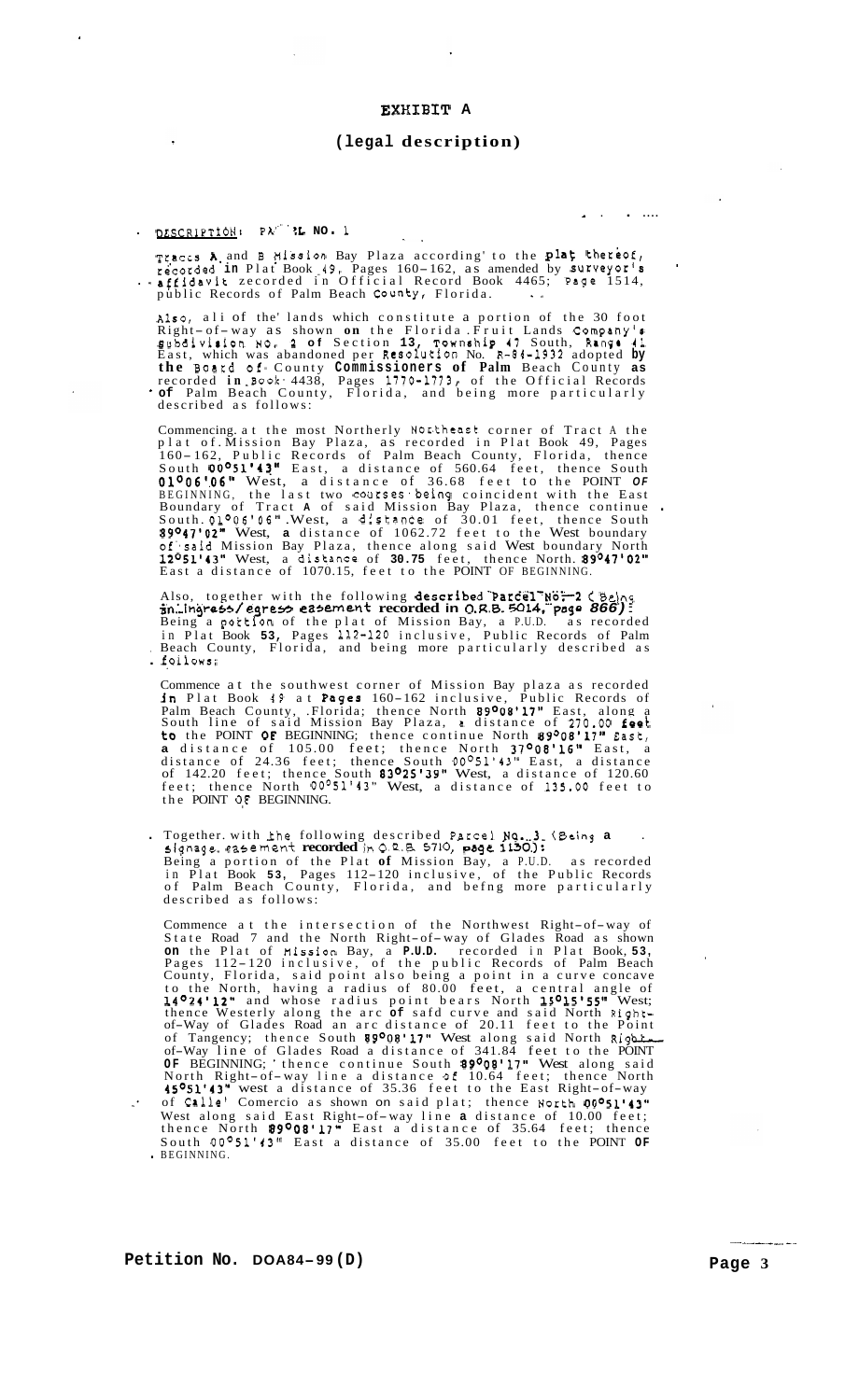### (legal description)

.. .. .. **I**  .. Together with t. following described Parcel **..co. .4** ( **Being an** .' Being a 'portion of Tract 51 'of Florida Fruit Lands Company's . Subdivision No. **2** of Section 13, Township 47 South, Range 41 East **as** Recorded in Plat Book I, Page 102, Public Records **of** Palm Beach County, Florida, and being more particularly described as follows: **~Ingrt~a/egrefn 'earsement rceOrded in .O.R.B.** *4470,* **page. 223)** : -

Commence at the Southwest corner of **Mission** Bay Plaza .as Recorded **in** Plat Book 49 at Pages 160-162, Public Records of Palm Beach County, Florida; thence North **89°08'17"** East, along a South line of said Mission Bay Plaza, a distance of 270.00 feet to the POINT **OF** BEGINNING; thence continue North 89°08'17" East, a\* di'stance **of 105.00** feet'; thence *North* 37008'16" East, a distance of 24.36 feet; thence South 00°51'43" East, a distance of 179.20 feet; thence South 89O08'17" West, a distance **of** 120.00 feet; thence North 00°f1'43" West,. **a** distance of 160.00 feet to the POINT OF BEGINNING.

Containing 31.22 acres more **or** less.

 $\frac{1}{2}$ 

 $\ddot{\phantom{1}}$ 

Bearings based on the plat *of* **Mission** Bay Plaza, **the** south **line** bearing south 89°08t17" west.

Subject to easements and restrictions **of** record.

~. . .

*i* 

Petition No. DOA84-99 (D) Page 3A

 $\hat{H}$  and  $\hat{H}$  are the contract of the contract of  $\hat{H}$  ,  $\hat{H}$ 

 $\sim$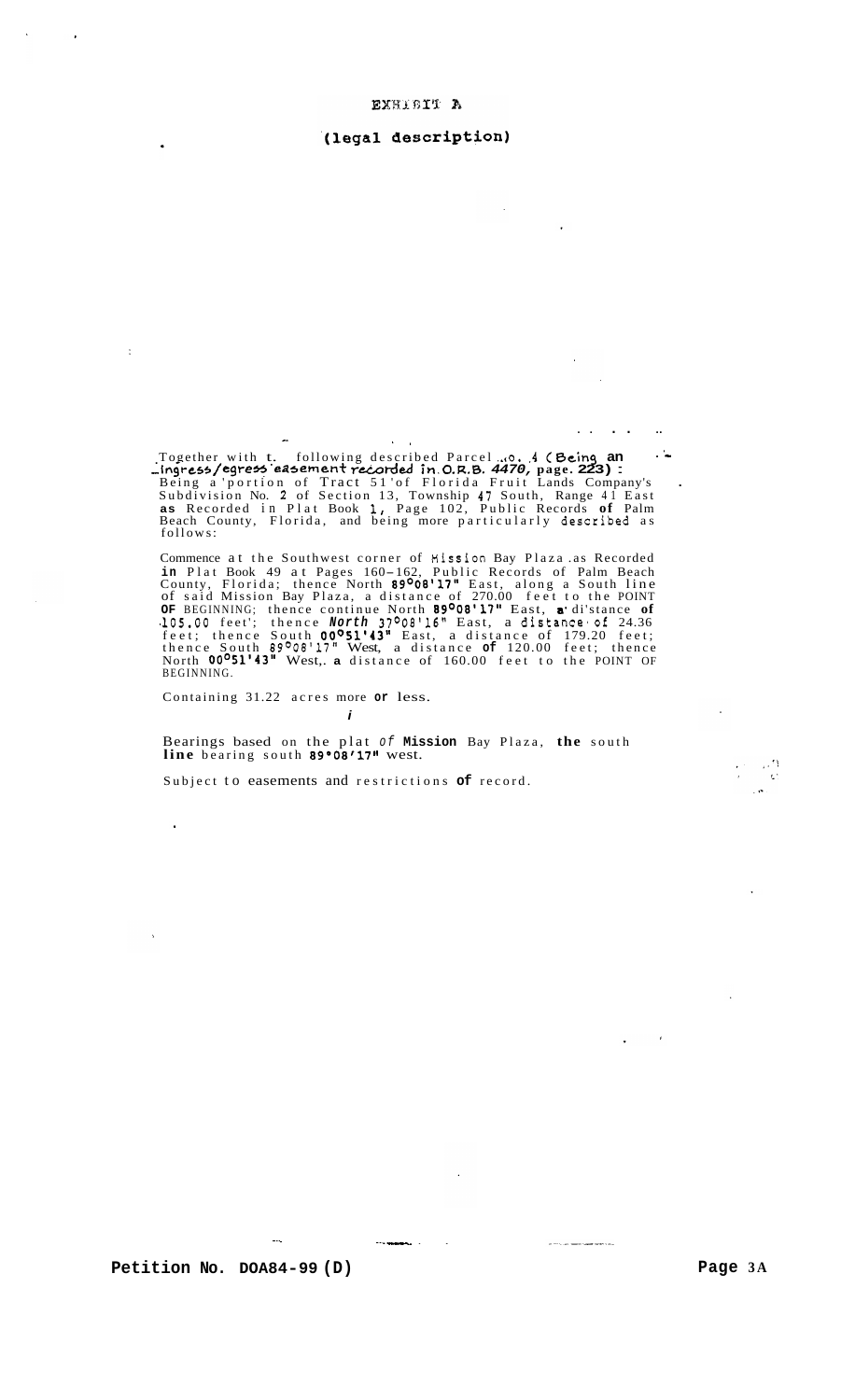## **EXHIBIT B**



,  $\frac{1}{2}$ 

**Petition No. DOA84-99(D)** 

Page 4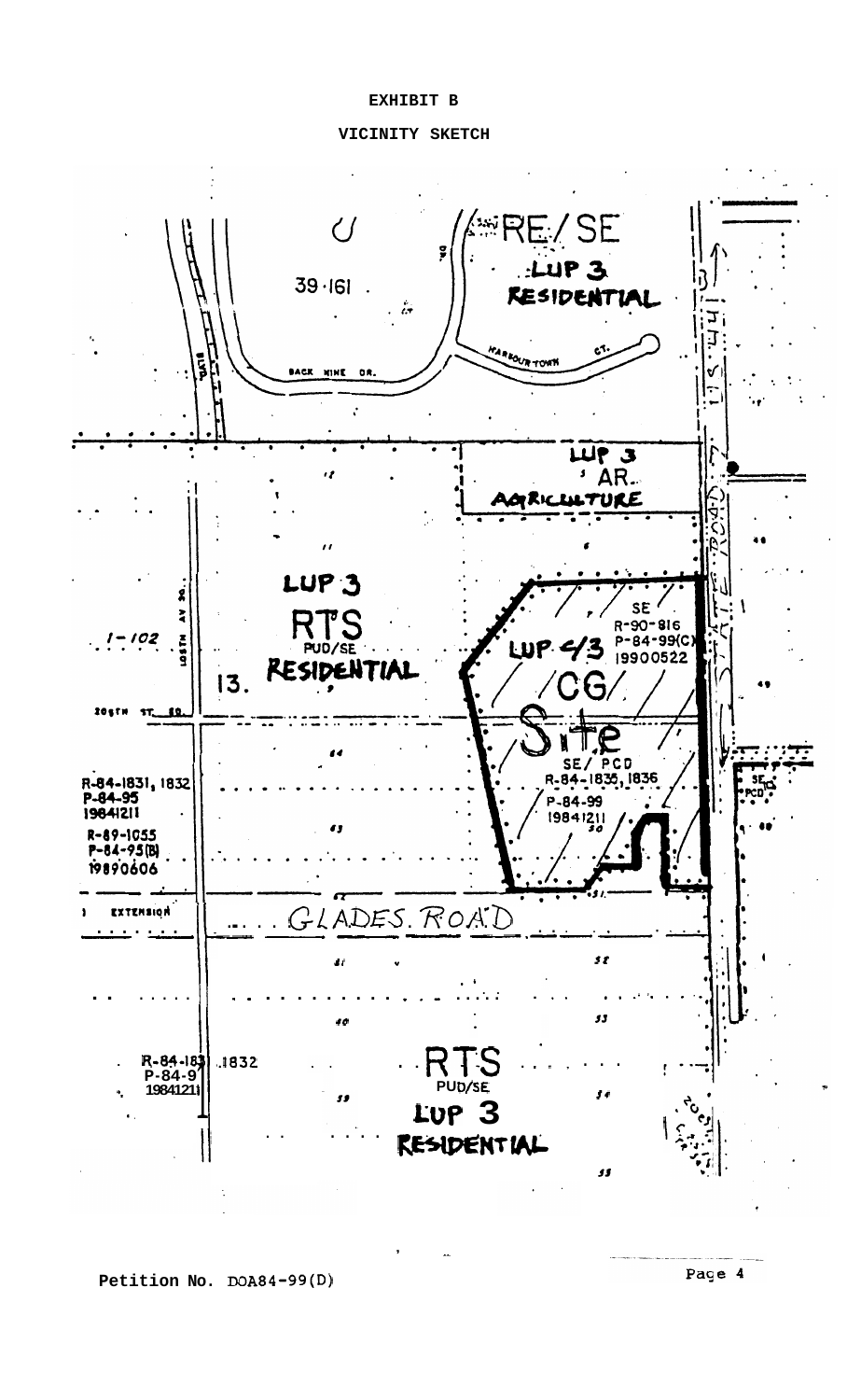## EXHIBIT C

#### CONDITIONS **OF** APPROVAL

# **A.** GENERAL

1. Condition **No.** 1 **of** Resolution R-90-816, Petition 84-99 (c) which states:

## **"All previous conditions of approval shall apply unless expressly modified herein."**

**Is** hereby amended to state.

All previous conditions *of* approval applicable to the subject property have been consolidated as contained herein. The petitioner shall comply with all previsus conditions of approval, including original deadlines €or Section *5.8* of the **ULDC** compliance, as amended, unless expressly modified. (MONITORING)

**2.** Condition No. 16 **of** Resolution R-1836, Petition 84-99, which currently states:

> **Reasonable precautions shall be exercised during site development to insure that unconfined particles (dust particles) from this property do not become a public nuisance to neighboring properties.**

is hereby deleted. [REASON: CODE REQUIREMENT]

3. Condition No. **17 of** Resolution R-1836, Petition 84-99, which currently states:

> **Reasonable measures shall be employed during s'ite development to insure that no pollutants from t,his property shall enter adjacent or nearby suri'ace waters.**

is hereby deleted. [REASON: CODE REQUIREMENT]

- 4. **Prior to site plan certification, the site plan sha1:l be amended to reflect the following:** 
	- **A. All mechanical and air conditioning equiprlent to be roof mounted and screened with para],ets**  or be contained within the enclosed loading **and service area.**
	- **B. The north and west facades of the shop],ing**  center shall be given architectural treatment **consistent with the front of the center to avoid an incompatible appearance and. a**  negative visual impact upon nearby residential **development.**

Previously condition No. **18 of** Resolution R-1336, Petition 84-99. (ZONING)

- 5. No storage or placement of any materials, refuse, **equipment or accumulate debris in the rear of the shopping area shall be permitted.** (Previously Condition 19 *of* R-1836, Petition **84-99).** (CODE ENFORCEMENT)
- **6. No parking of any vehicles along the rear of the shopping center except in designated spaces or unloading areas shall be permitted.** (Previously Condition **20 of** R-1836, Petition 84-99). (CODE ENFORCEMENT)

Petition **No.**  $DOA84-99(D)$  Page 5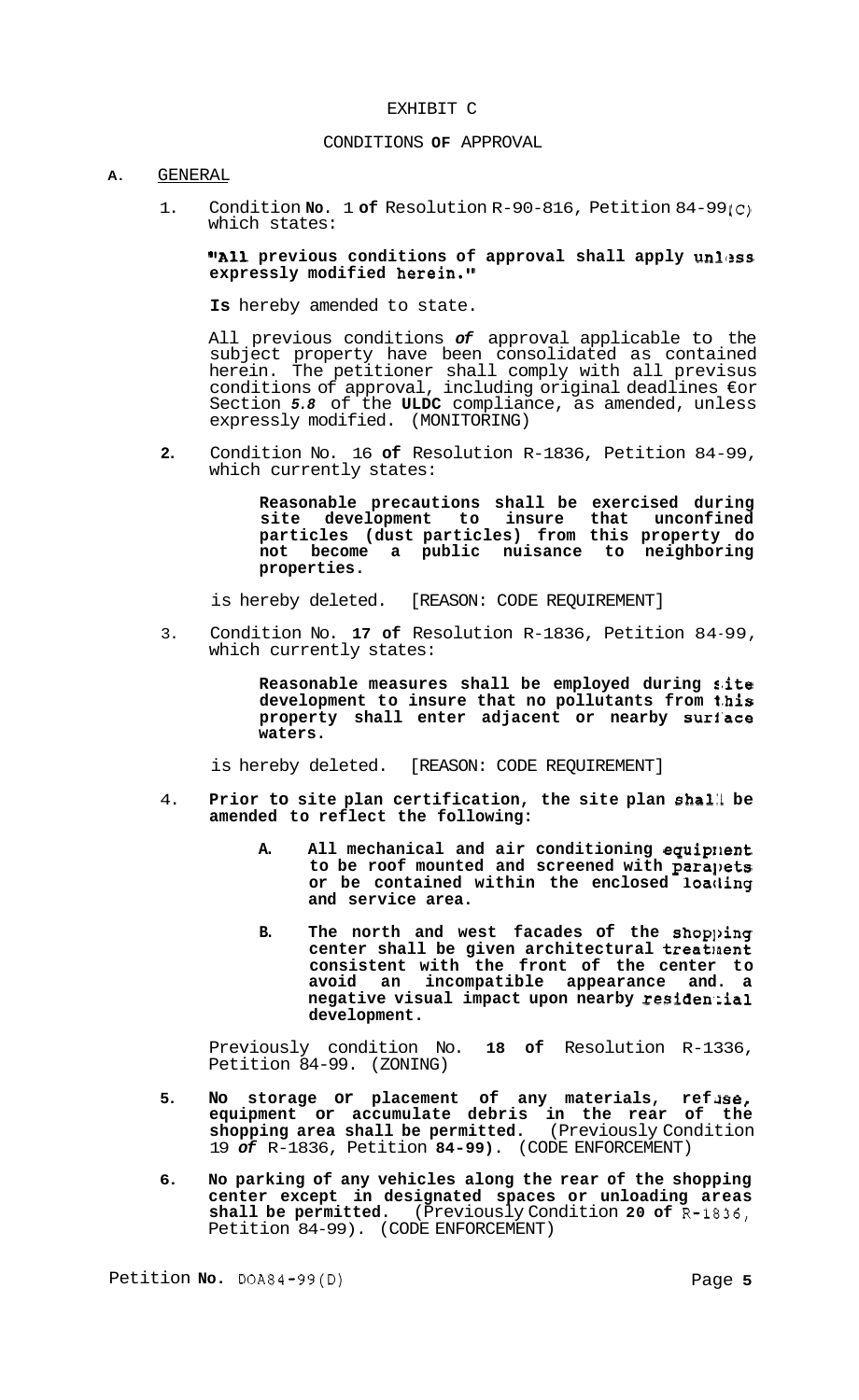**7.** previous condition **21 of** R-1836, Petition 84-99, which states:

**"Exact copies of the master plan and related graphics as presented at the Board of County Commissioner's Public Hearing shall be submitted to the Zoning Division and made part of the official file."** 

**Is** hereby deleted [REASON: Superseded Documents]

- 8. **Structure in this Planned Commercial Development shall be**  limited to two stories, and in no event shall the **heicht of the finished roof exceed SO fee+** (Previoussly Condition **22 of** R-1836, Petition 84-99).
- 9. Previously Condition **1 of** R-87-1188, Petition 84-99(El)

**"The petitioner shall comply with all conditions Of previous approval unless expressly modified herein."** 

Is hereby deleted [REASON Amended **by** Condition **1**  Petition 84-99 **(D)** ]

- 10. **Prior to site plan certification, the site plan shall be amended to reflect the following:** 
	- **a) Labeling, location, delineation, and dimension of required parking areas convenient to the automobile service station and car wash area.**
	- **b) A five (5) car stacking distance for each gasoline pump island and the car wash facility.**
	- *e)* **Delineation of the handicap spaces.**

(Previously Condition **2 of** R-87-1188, Petition 84-99(E)). (ZONING) [COMPLETED]

- 11. **No off premises signs shall be erected on site.**  (Previously Condition 9 **of** R-87-1188, Petition 84-99(E)). (ZONING/BUILDING)
- **12. The petition shall be limited to a maximum of 278,968 square feet which may not be increased through Site Illan Review Committee.** (Previously Condition **2 of** R-90-Ei16, Petition 84-99(C)). (ZONING/BUILDING)
- 13. Condition **No. 10 of** Resolution R-90-816, Petition **84-**  <sup>99</sup>**(C)** , which states:

**"Failure to comply with any conditions of approval may**  result in the denial or revocation of a building permit; **the issuance of a stop work order; the denial of a Certificate of Occupancy on any building or structure; or the denial or revocation of any permit or approval for any developer-owner, commercial-owner, lessee, or user of**  the subject property. Appeals from such action may be **taken to the Palm Beach County Board of Adjustment or as otherwise provided in the Palm Beach County Zoning** 

is hereby deleted. [REASON: Code requirement]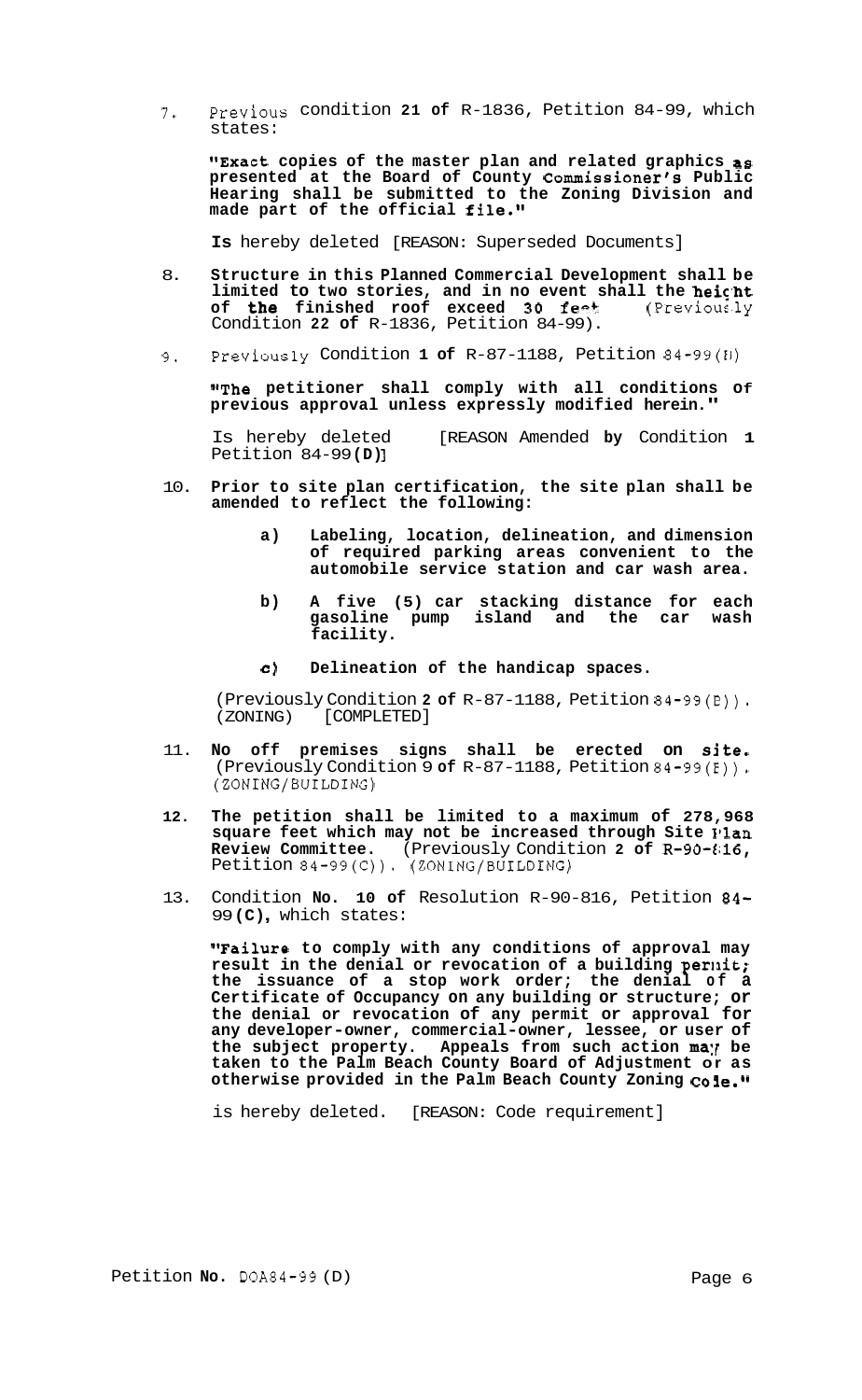#### **B.** LANDSCAPING

**1.**  Previously Condition *7* **of** R-90-816, Petition 84-99(c), which states:

**"Landscaping shall be upgraded to conform to Exhibit 69 (Landscape Plan A) within 180 days of Board of coucty Commissioners approval (11/30/89)''.** 

**Is** hereby amended to state:

The petitioner shall install the required landscaping pursuant to Zoning Exhibit *69* (Landscape Plan A) prior to January 31, 1994. All existing landscaping material that does not meet the minimum requirements of the approved Landscape plan shall be replaced with appropriate landscape material and shall meet the minimum requirement **of** section 7.3( Landscaping and Buffering) PBC ULIC. (ZONING/MONITORING)

- **2. All trees within the Planned Commercial Development shill1**  be allowed to reach a minimum height of fifteen (15) feet **and shall be maintained at a height of no less tlian fifteen (15) feet.** (Previously Condition 8 **of** R-90-8.L6, Petition  $84-99$  (C)) (ZONING)
- **3.**  Previously Condition **9 of** R-90-816, Petition 84-99(1:), which states:

**"All additional trees shall be native canopy trees; a minimum ten (10) feet in height."** 

**Is** hereby deleted [REASON: Inconsistent with **PBC**  $UL)C$ ]

4. Condition **No.** 6 **of** Resolution R-90-816, Petition 34- 99(C), which states:

**"The petitioner shall comply with all current Landscape Code tree planting requirements."** 

**Is** hereby deleted. [REASON: CODE REQUIREMENT]

**5. Petitioner shall provide a six (6) foot high berm between car wash area and the north property line, extending a minimum of 150 feet from the west right-of-way line oi SR 7. This berm shall be supplemented with canopy trees a minimum of eight (8) feet in height, planted 30 feet on center, and a hedge or wall an additional three (3) feet in height.** (Previously Condition 11 **of** R-87-1188, Petition 84-99 **(B)** ) . (ZONING)

#### C. ENVIRONMENTAL **RESOURCES** MANAGEMENT

1. Any underground fuel storage tanks shall be installed to **provide maximum protection against leakage or spillage due to corrosion, breakage, structural failure, or ol.her**  means. Acceptable designs for tank construction include<br>cathodically protected steel, glass fiber, reinforced cathodically protected steel, glass fiber, reinforced plastic, steel clad with glass fiber-reinforced plastic, **double-walled steel or plastic; or other equiva:.ent design. The design and installation plans will be**  submitted to the Health Department for approval prio:: to installation. (Previously Condition 23 of R-1836, **installation.** (Previously Condition 23 **of** R-11136, Petition 84-99). (Em)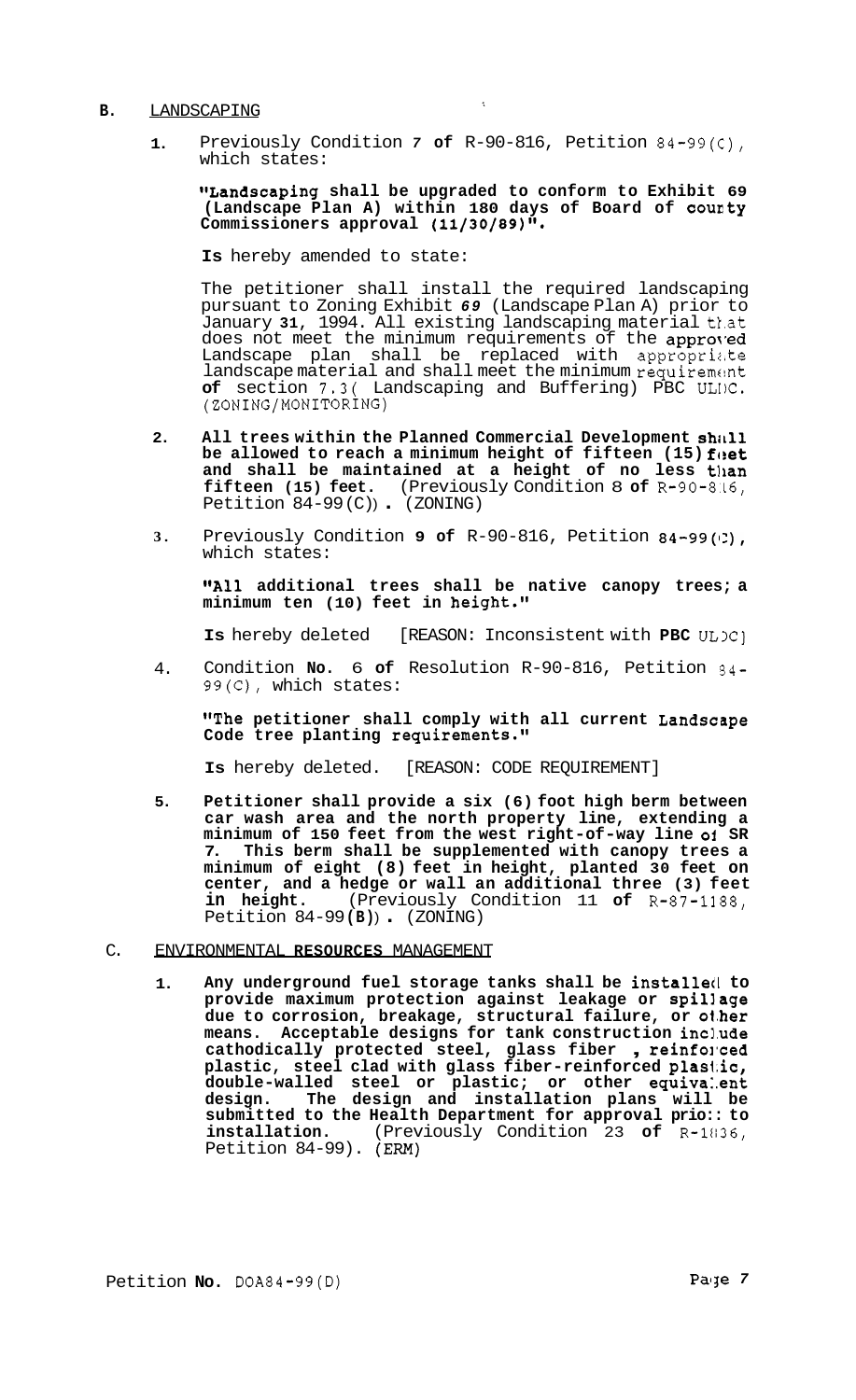**2. The Developer s.ha32. relocate and/or preserve existing significant vegetation wherever possible and shall incorporate said vegetation into the project design. Appropriate measures shall also be taken to protect any individual trees and/or preservation areas during site clearing and construction.** (Previously Condition 15 *of*  R-1836, Petition 84-99). (ERM) [COMPLETE]

### **D.** HEALTH

- **1. No building permit shall be issued for the subject property until such a time that the site is approved for connection +.e n public sewer system.** (Previous **ly**  Condition 3 **of** R-87-1188, Petition 84-99 **(B)** ) . (HEALT€:)
- **2. Since sewer and water service are available to l.he**  property, neither septic tank nor well shall be approved **for use on the property.** (Previously Condition **4 of R-**87-1188, Petition 84-99 **(B)** ) . (HEALTH)
- **3. Since water service is available to the property, a potable water well shall not be approved for use on (;he property.** (Previously Condition **5 of** R-87-1188, Petition 84-99 **(B)** ) . (HEALTH)
- 4. **The developer shall design the drainage system such t'lat**  storm water runoff from the parking areas and paved **surfaces shall be separate from those areas which :nay contain hazardous or undesirable waste from the proposed site.** (Previously Condition 7 **of** R-87-1188, Petition 34- <sup>99</sup>**(B)** ) . (HEALTH)
- **5. Carwash facility shall have water recycling system. There shall be no connection of this system to the septic tank.** (Previously Condition 10 **of** R-87-1188, Petition 84-99 **(B)** ) . (HEALTH)
- 6. Previously Condition **3 of** R-90-816, Petition 84-99(C), which states:

**"Sewer service is available to the property. Therefcre, no septic tank shall be permitted on the site."** 

**Is** hereby deleted. [REASON: Duplicated]

7. Previously Condition 4 **of** R-90-816, Petition 84-991C), which states:

"Water service is available to the property. Therefore, **no well shall be permitted on the site to provide potirble water .)I** 

Is hereby deleted. [REASON: Duplicated]

## E. ENGINEERING

1. **Petitioner shall retain onsite 100% of the stormw,iter runoff generated by a three (3) year storm per requirements of the Permit Section, Land Deve1op:nent Division. In addition, the Developer shall provide l3gal positive outfall or receive a variance from this requirement.** (Previously Condition **1 of** R-1836, Petition 84-99). (ENGINEERING)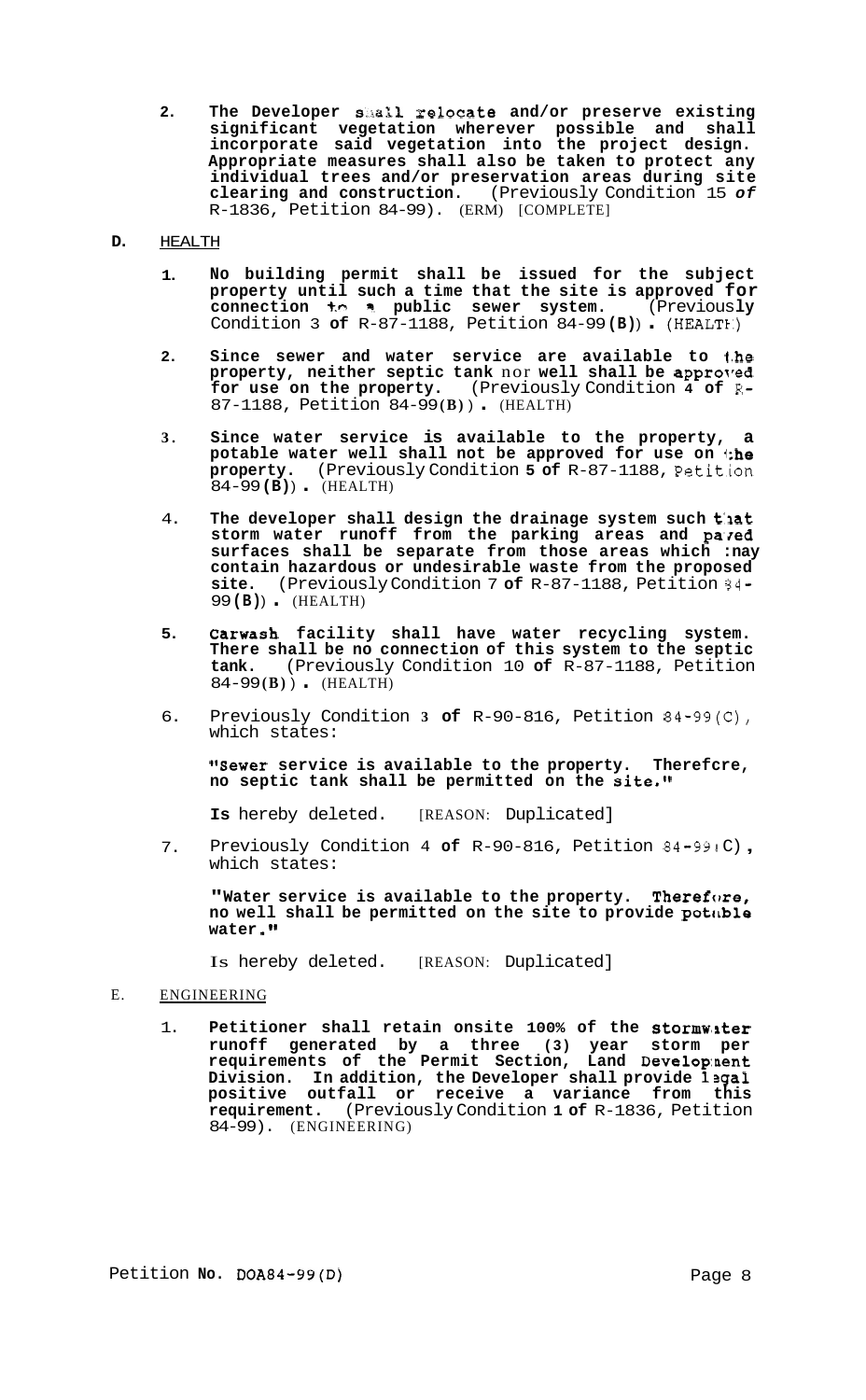- **2. The developer shall retain the stormwater runoff in accordance with all applicable agency requirements in effect at the time of the permit application. Howevex, at a minimum, this development shall retain onsite thl-ee 3) inches of the stormwater runoff generated by a thl-ee**  (3) year-one (1) hour storm as required by the Permit **Bection, Land Development Division. The drainage sysl.em**  shall be maintained in an acceptable condition **approved by the County Engineer. In the event that 1;he drainage system is not adequately maintained as determined by the County Engineer, this matter will be**  referred to the Code Enforcement Board for enforcement. (Previously Condition *6* **of** R-87-1188, Petition 84-99(B: ) . (ENGINEERING)
- 3. The property owner shall convey for the ultimate right**of-way of S.R.7, 240 feet west of the west right-of-1ray line of the Lake Worth Drainage District E-1 Canill, within ninety (90) days of adoption of the Resolution by the Board of County Commissioners; conveyance must be accepted by Palm Beach County prior to the issuance of the first building permit.** (Previously Condition **2 of** R-1836, Petition 84-99). (ENGINEERING) [Complete]
- **4.** The property owner shall convey the ultimate right-of-way for Glades Road necessary to provide for a 120 foot **ultimate section. This right-of-way alignment shall be per the County Engineer's approval within ninety (BO) days of adoption of the Resolution by the Board of County Commissioners; conveyance must be accepted by Palm Beach County prior to the issuance of the first building permit.** (Previously Condition 3 **of** R-1836, Petition 84- 99) . (EKGINEERING) [Complete]
- **5. The property owner shall convey from the subject property the ultimate right-of-way for the "Special Exception'' at Glades Road and S.R. 7 per the County Engineer's approval. This right-of-way shall be conveyed within ninety (90) days of adoption of the Resolution by the Board of County Commissioners and accepted by Palm Beach County or prior to the issuance of a building permit.**  (Previously Condition **4 of** R-1836, Petition 84-59). (ENGINEERING) [Complete]
- 6. **Based** on **traffic impacts and total traffic projected in**  the impact area, the project shall be issued a building **permit until the 21 months after the approval date by the Board of County Commissioners.** (Previously Condition 5 **of** R-1836, Petition 84-99). (ENGINEERING) [Complete]
- **7. The petitioner shall provide the construction plans for S.R. 7 as a four-lane, median-divided section (expandr.ble to 6-lanes), compatible with the Department of Transportation typical section from Palmetto Park I:oad**  south to the Hillsboro Canal plus the appropriate tapers, **per the County Engineer's approval. These plans shal** L **be**  completed within six (6) months of the approval date by **the Board of County Commissioners or prior to the issuance of a Certificate of Occupancy, whichever f:.rst occurs. The cost of these plans shall not exc:eed \$100,000.00.** (Previously Condition 6 **of** R-1836, Peti1:ion 84-99). (ENGINEERING) [Complete]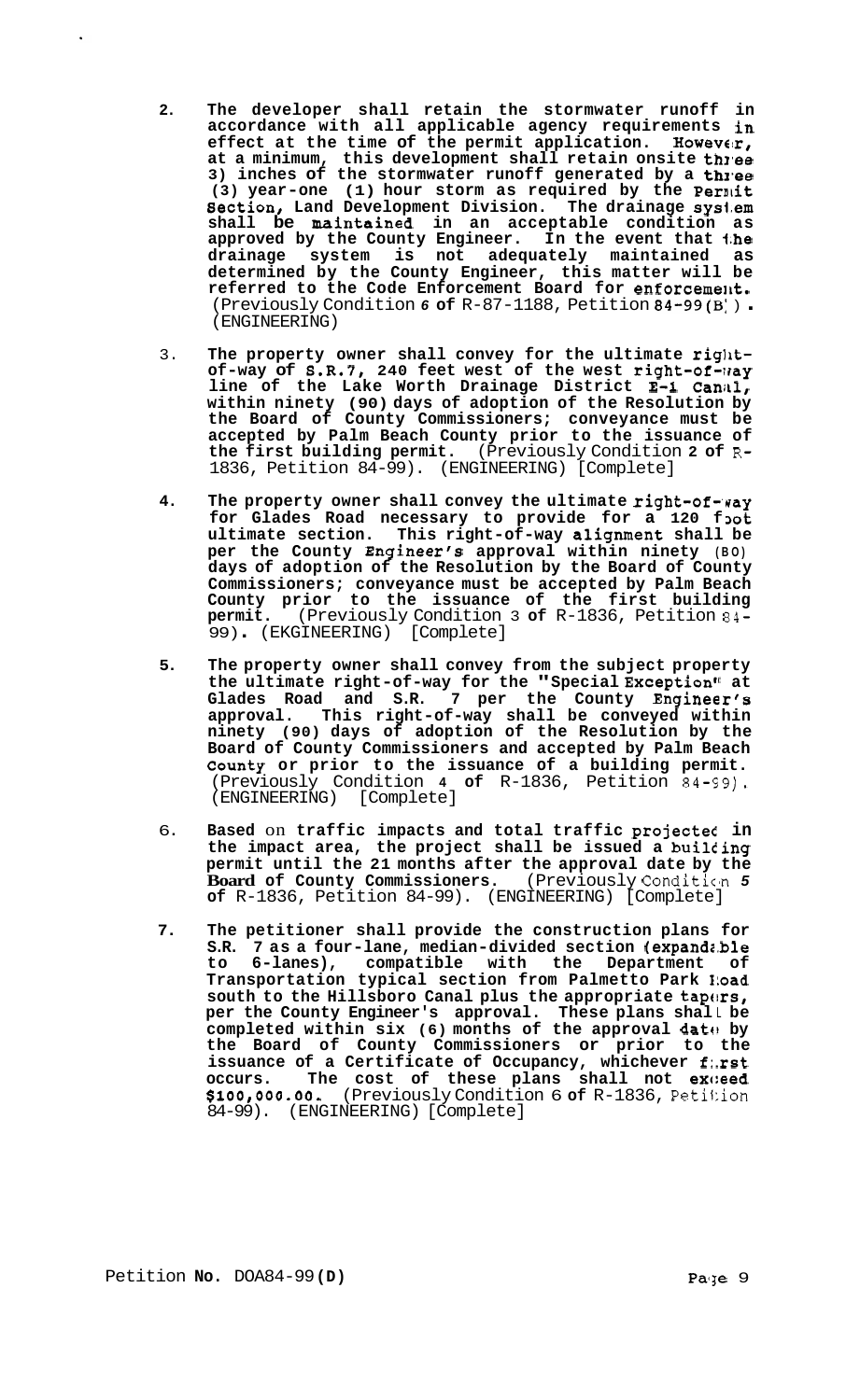- **8. The petitioner shall provide the construction plans ,:or**  Glades Road as a six-lane, median-divided facility fnom **PowerlinejJog Road to just east of the florida Turnp:ike**  entrance plus the appropriate tapers, per the County **Engineer's approval. These plans shall be comple\*;ed**  within eighteen (18) months of the resolution date by **the Board of County Commissioners. The cost of these plikns shall not exceed \$100,000.00.** (Previously Condition **2 of**  R-88-678, Petition 84-99 **(A)** ) . (ENGINEERING) [Complet~2]
- **9. The additional right-of-way for S.R. 7, as determined by the Florida Department of Transportation, from Palmetto**  Park Road to the Hillsboro Canal with the appropriate **tapers for the road construction for S.R. 7, shall be acquired by Palm Beach County at the Developer's expense.**  (Previously Condition **3 of** R-88-678, Petition 84-99(A)). (ENGINEERING) [Complete]
- **10. The Developer shall construct S.R. 7 as a four-lane divided section from Palmetto Park Road South to the Hillsboro Canal, plus, the appropriate tapers, per the County Engineer's approval. The construction shall include an asphalt overlay of the two (2) existing lanes on S.R. 7, if required by the County Engineer. qhis construction shall be completed and accepted by Florida Department of Transportation within nine (9) months of Palm Beach County's acquisition of the right-of-way described in Condition No.** *8.* (Previously Condition *1:* **of**  R-88-678, Petition 84-99 **(A)** ) . (ENGINEERING) [Complet.e]
- **11. The Developer shall construct Glades Road as a six-1.ane divided section from PowerlinejJog Road to just easl; of the Florida Turnpike entrance in conjunction with the construction of the Florida Turnpike interchange. In addition, the Developer shall provide a cash contribu1:ion to the Florida Department of Transportation for tlieir construction of the Florida Turnpike underpass expans:.on.**  The total commitment by the Developer for plan **preparation (as noted in Condition No. 7) construct:lon,**  and Florida Department of Transportation contribution<br>shall not exceed \$1,000,000.00. (Previously Condition 5 **shall not exceed \$1,000,000.00.** (Previously Condition 5<br>
of R-88-678, Petition 84-99(A)). (ENGINEERING) **of** R-88-678, Petition 84-99(A)) [Complete]
- **12.** Condition 6 **of** R-88-678, Petition 84-99 **(A),** w:lich currently states:

**The Developer shall construct concurrent with paving and drainage improvements pursuant to a Paving and Drainage Permit issued from the Office of the County Engineer:** 

- **A. Glades Road S.R. 7 West to the project's West property line as a four-lane median divided section.**
- **B. At the project's North and South entrance road onto S.R.7:** 
	- **(1) Left turn lane, South approach.**
	- **(2) Right turn lane, North approach.**
- **C. At the project's West entrance road and Glades Road a left turn lane, West approach and a right turn lane, vest approach.**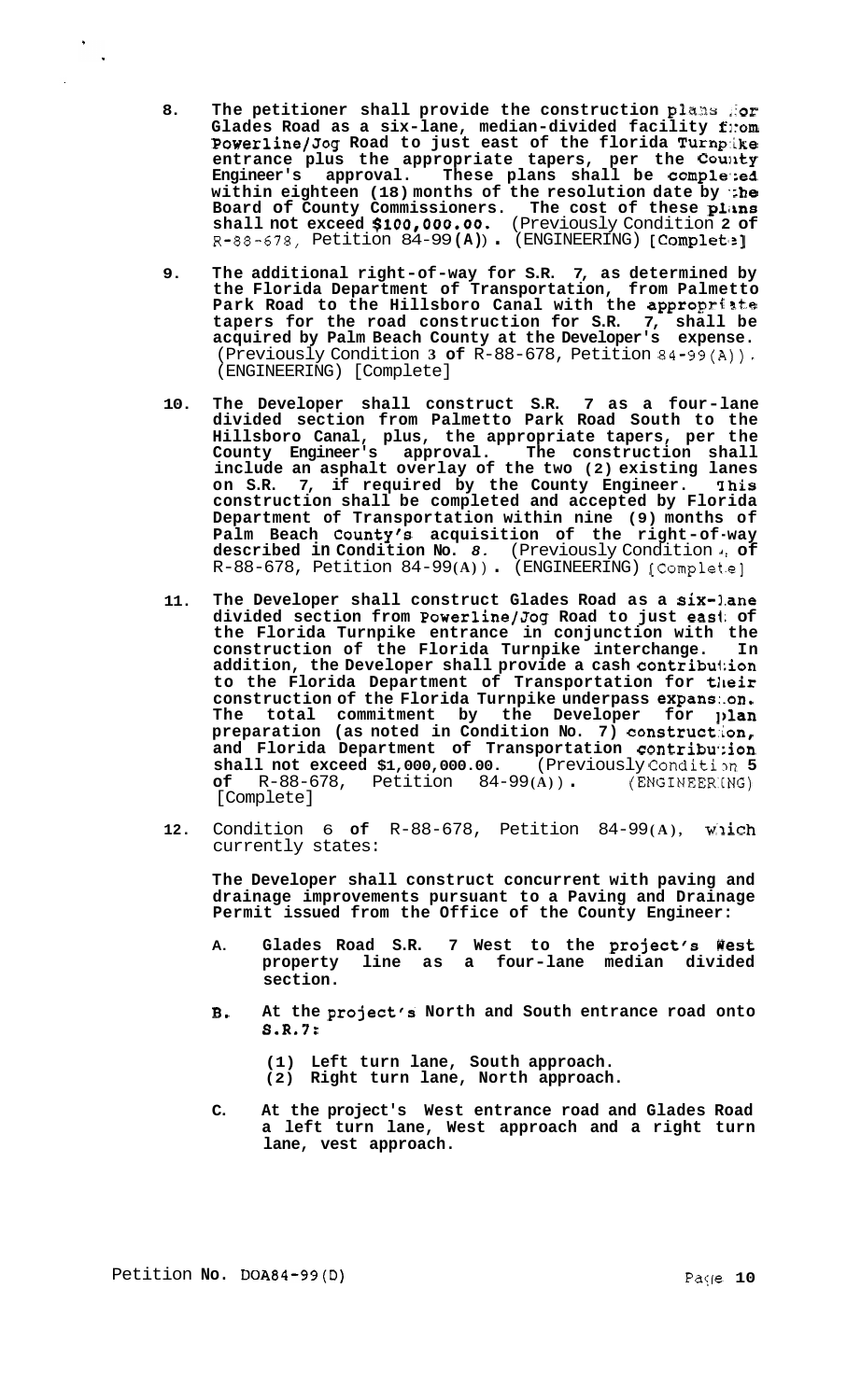**The Developer shall also construct at the intersection 3f**  Glades Road and S.R. 7 concurrent with the four-laning of **S.R.7 fronting this parcel:** 

- **A. Right turn lane South approach,**
- **B. Dual turn lanes all approaches.** (ENGINEERING) [Not complete]

**Is** amended to state:

**The Developer shall construct concurrent with paving and drainage improvements pursuant to a Paving and Drainage Permit issued from the Office of the County Engineer:** 

- **A. Glades Road S.R. 7 West to the project's** West **property line as a four-lane median dividbed section.**
- **B.** At the project's North and South entrance road onto **S.R.7:**

**(1) Left turn lane, South approach. (2) Right turn lane, North approach.** 

- C. At the project's West entrance road and Glades Road a left turn lane, West approach and a right turn **lane, west approach.**
- **D. The Developer shall also construct at the intersection of Glades Road and S.R. 7 concurrent with the four-laning of S.R.7 fronting this parcel:**

**(1) Right turn lane South approach,** 

- 13. **The property owner shall pay a Fair Share Fee in the amount and manner required by the "Fair Share Contribution for Road Improvements Ordinance" as it presently exists or as it may from time to time be amended. The Fair Share fee for this project presertly is \$777.00 for the proposed car wash (29 trips X \$26.79 per trip). (Previously Condition 8 of R-87-1188, per trip).** (Previously Condition *8* **of** R-87-1188, Petition 84-99(B)). (ENGINEERING) [Complete]
- 14. The Developer shall pay a Fair Share Fee in the amount **and manner required by the "Fair Share Contribution for Road Improvements Ordinance' as it presently exists** *0::* **as it may from time to time be amended. The Fair share Fee for this proposed expansion is \$4,290.00 (78 additional trips X** *\$55.00* **per trip.** (Previously Condition 5 *0::* **R-**90-816, Petition 84-99(C)). (IMPACT FEE COORDINATOR'
- **15. The Developer shall pay a Fair Share Fee in the amc>unt and manner required by the "Fair Share Contribution for Road Improvements Ordinance" as it presently exists or as it may from time to time be amended. Presently, the 'Fair Share Fee for this project is \$163,288.00.**

**If the Fair Share Contribution for Road Improvements Ordinance is amended to increase the Fair Share Fee, the developer shall pay the increased fee and be entitled to credits towards the construction of State Road 7 and Glades Road.**